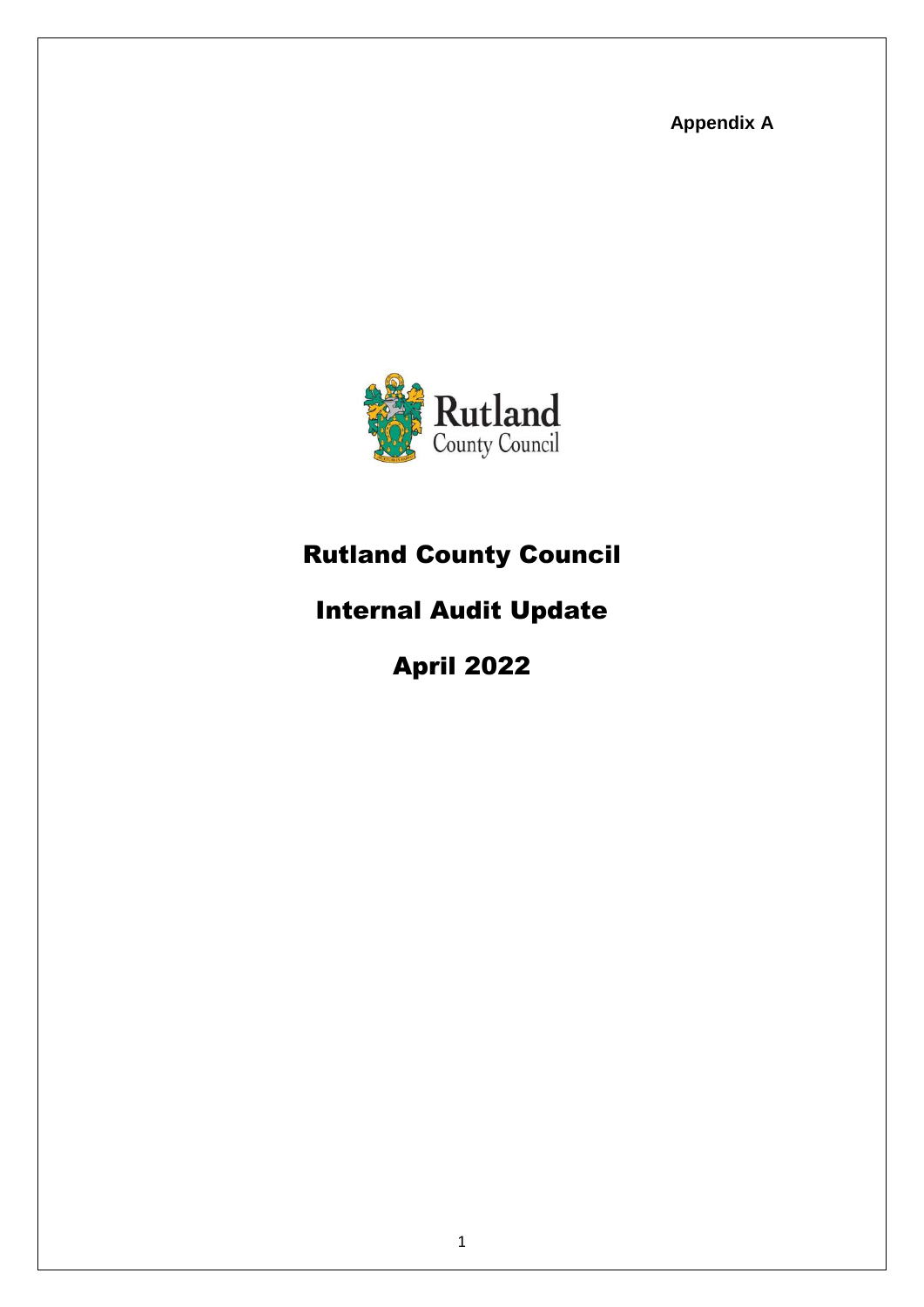## *Introduction*

- 1.1 Internal audit has been commissioned to provide 360 audit days to deliver the 2021/22 annual audit plan and undertake other work commissioned by the client.
- 1.2 The Public Sector Internal Audit Standards (the Standards) require the Audit and Risk Committee to scrutinise the performance of the internal audit team and – of equal significance – to satisfy itself that it is receiving appropriate assurance about the controls put in place by management to address identified risks to the Council. This report aims to provide the committee with the information, on progress in delivering planned work and on performance of the Internal Audit service, which it requires to engage in effective scrutiny.

## *Performance*

#### 2.1 **Will the Internal Audit Plan for 2021/22 be delivered?**

Internal Audit is set the objective of delivering at least 90% of the plan to draft report stage by the end of March 2022. At the time of reporting, 95% of the audit plan is completed to either draft or final reporting stage. The fieldwork on the remaining assignment is nearing completion at the time of reporting.

The outcomes of all audits will be reported in the Annual Internal Audit Report at the next meeting of the Audit and Risk Committee.

#### 2.2 **Are audits being delivered to budget?**

Internal Audit is on target to deliver the Audit Plan within the 360 days budget. Any overruns on individual assignments are typically managed within the overall budget.

#### 2.3 **Is the Internal Audit team achieving the expected level of productivity?**

The most recent information available shows that the Internal Audit team are spending 94% of time on chargeable activities against a target of 90%.

#### 2.4 **Are clients satisfied with the quality of the Internal Audit assignments?**

Customer satisfaction questionnaires are issued on completion of audits. Scores given by audit clients during the year to date are shown in Appendix C and all have been rated as 'Good' or 'Outstanding'.

#### 2.5 **Based upon recent Internal Audit work, are there any emerging issues that impact on the Internal Audit opinion of the Council's Control Framework?**

Since the last committee meeting, reports on **Lifetime Offer, Cyber Security, Payroll and Adult Safeguarding** have been finalised and all resulted in audit opinions of Satisfactory or above. The report on Cyber Security resulted in an organisational impact rating of Moderate, reflecting the current risk environment. There is an action plan in place relating to pro-active work underway in this area, with support from the Department for Levelling Up, Housing and Communities (DLUHC) and the National Cyber Security Centre (NCSC). An update on the implementation of this action plan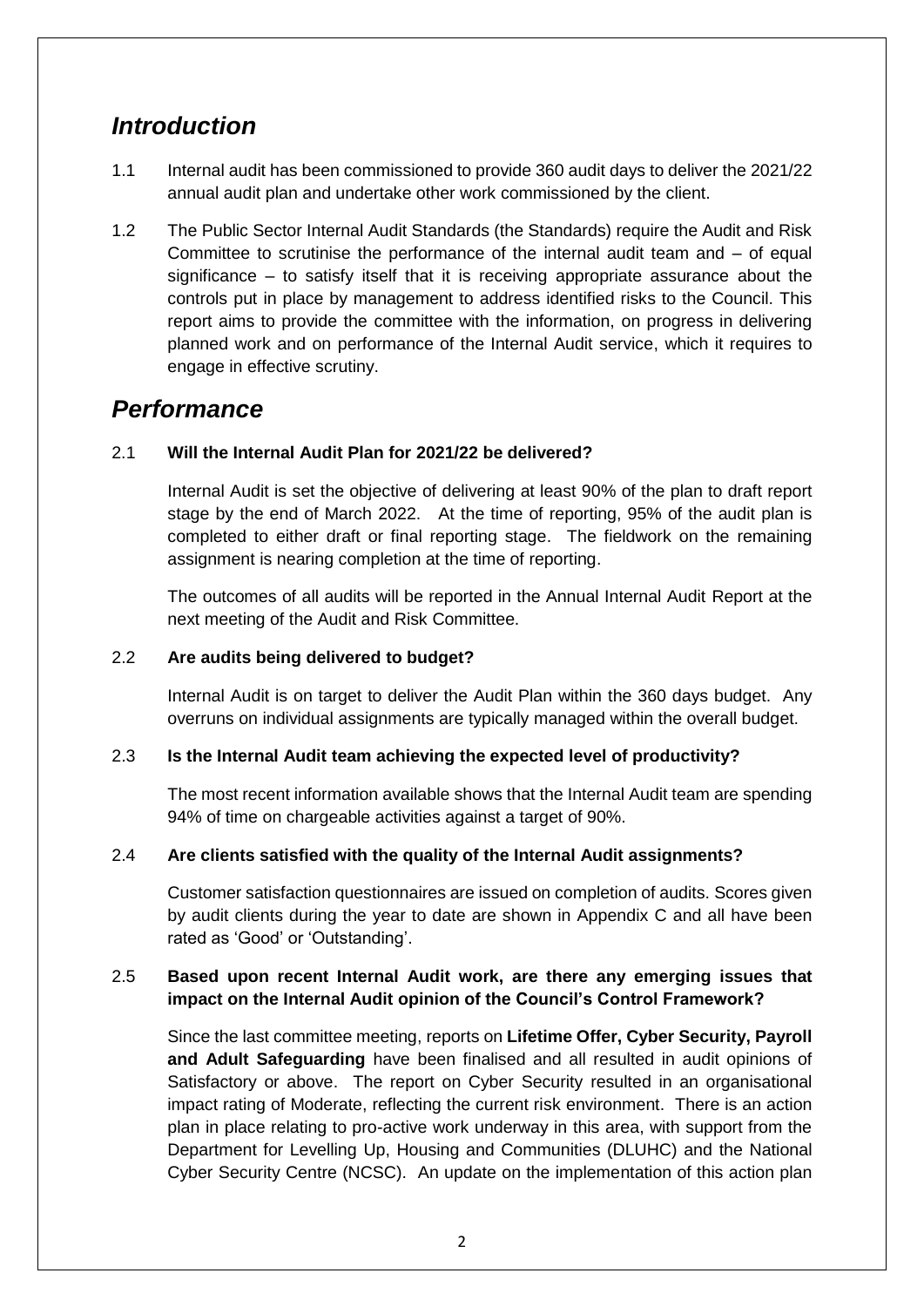will be reported to the Audit and Risk Committee at the end of the 2022/23 financial year, as part of risk management reporting.

The status of each planned assignment, as at the time of reporting, is provided in Table 1.

#### 2.6 **Are clients progressing audit recommendations with appropriate urgency?**

At the date of reporting, there are five audit actions which remain overdue for implementation – all outstanding actions are of a 'low priority' rating. See Appendix B for further details.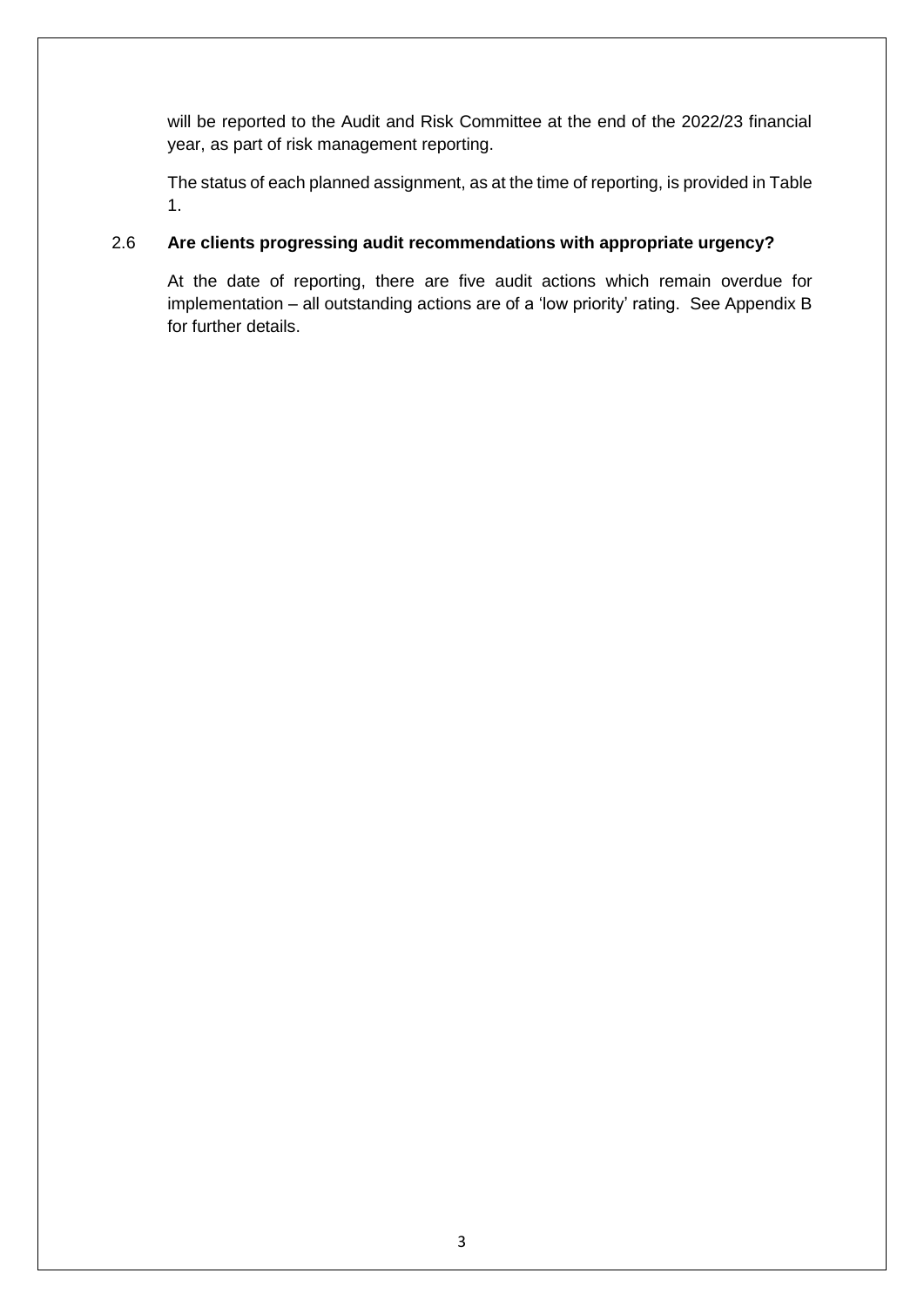## *Table 1: Progressing the annual audit plan*

**KEY**

 $\bullet$ 

Current status of assignments is shown by

| Assignment                                    | <b>Budget</b> | <b>Actual</b> | <b>Not</b><br><b>Started</b> | Planning | Field<br>Work<br>Underway | Field<br><b>Work</b><br>Complete | <b>Draft</b><br>Report | Final<br>Report | <b>Control</b><br><b>Environment</b>  | Compliance                | Org Impact      | <b>Comment</b> |
|-----------------------------------------------|---------------|---------------|------------------------------|----------|---------------------------|----------------------------------|------------------------|-----------------|---------------------------------------|---------------------------|-----------------|----------------|
| Key Corporate Controls and Policies           |               |               |                              |          |                           |                                  |                        |                 |                                       |                           |                 |                |
| Creditors                                     | 15            | 12            |                              |          |                           | $\bullet$                        |                        |                 |                                       |                           |                 |                |
| Payroll                                       | 12            | 12            |                              |          |                           |                                  |                        | $\bullet$       | <b>Substantial</b>                    | Good                      | <b>Minor</b>    |                |
| Local taxation                                | 15            | 14            |                              |          |                           |                                  | $\bullet$              |                 |                                       |                           |                 |                |
| <b>Contract Procedure Rules</b><br>compliance | 10            | 10            |                              |          |                           |                                  | $\bullet$              |                 |                                       |                           |                 |                |
| Contract management                           | 15            | 15            |                              |          |                           |                                  |                        | $\bullet$       | Good                                  | Good                      | <b>Minor</b>    |                |
| Health and safety                             | 12            | 12            |                              |          |                           |                                  |                        | $\bullet$       | Good<br><b>Service Service</b>        | Satisfactory<br>$\bullet$ | <b>Minor</b>    |                |
| Cyber security                                | 15            | 11            |                              |          |                           |                                  |                        | $\bullet$       | <b>Satisfactory</b><br>$\blacksquare$ | Good                      | <b>Moderate</b> |                |
| Service requests<br>(consultancy review)      | 10            | 10            |                              |          |                           |                                  |                        | $\bullet$       | <b>Consultancy</b>                    |                           |                 |                |
|                                               |               |               |                              |          |                           |                                  |                        |                 |                                       |                           |                 |                |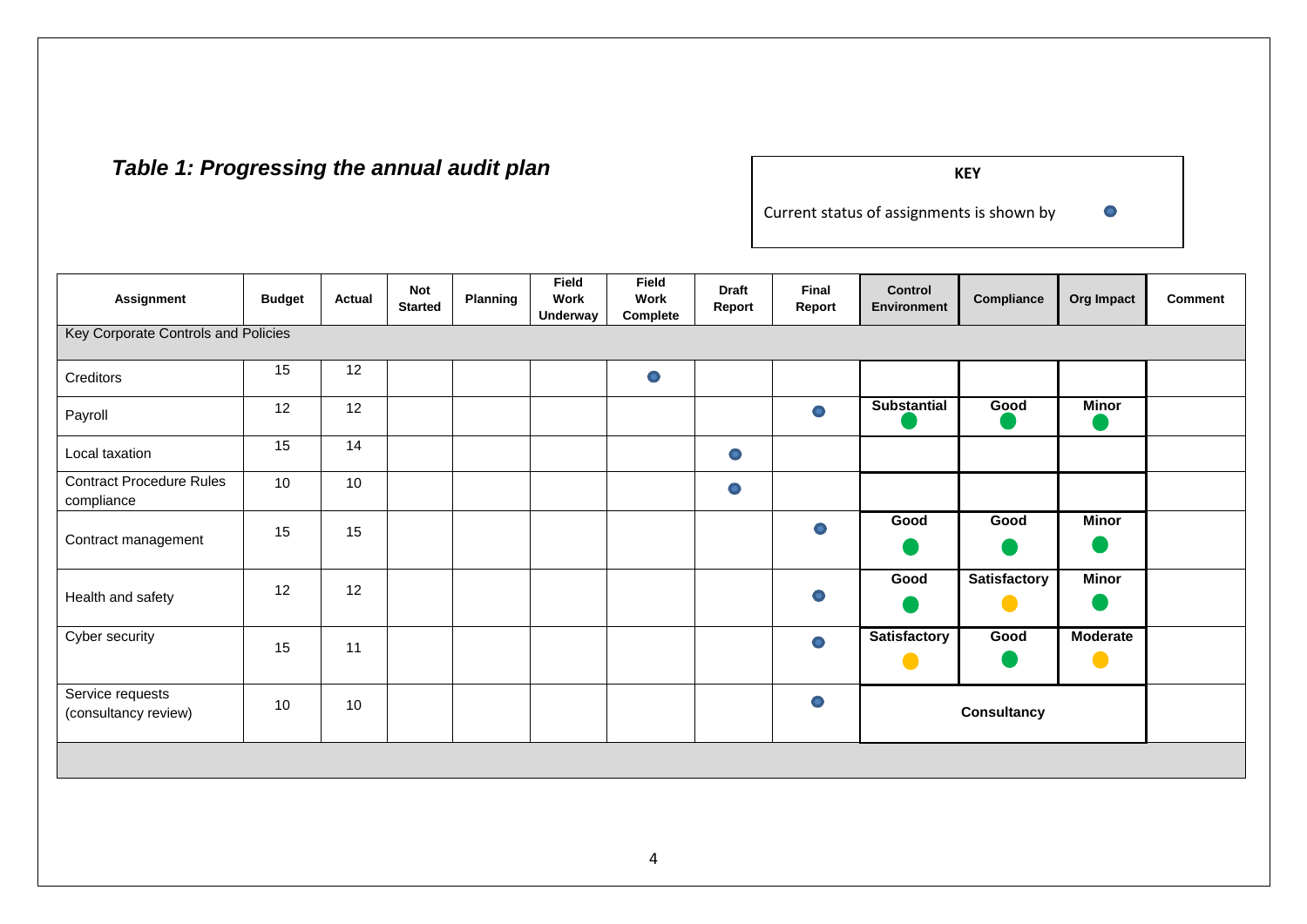| <b>Assignment</b>                                                                                 | <b>Budget</b> | <b>Actual</b>   | <b>Not</b><br><b>Started</b> | Planning | Field<br><b>Work</b><br>Underway | <b>Field</b><br>Work<br>Complete | <b>Draft</b><br>Report | Final<br>Report | Control<br>Environment | Compliance | Org Impact   | <b>Comment</b> |
|---------------------------------------------------------------------------------------------------|---------------|-----------------|------------------------------|----------|----------------------------------|----------------------------------|------------------------|-----------------|------------------------|------------|--------------|----------------|
| <b>Corporate Governance and Counter Fraud</b>                                                     |               |                 |                              |          |                                  |                                  |                        |                 |                        |            |              |                |
| Risk management                                                                                   | 10            | 10              |                              |          |                                  |                                  |                        | $\bullet$       | <b>Satisfactory</b>    | Good       | Minor        |                |
| Corporate Objective: Sustainable growth                                                           |               |                 |                              |          |                                  |                                  |                        |                 |                        |            |              |                |
| Waste contract<br>procurement                                                                     | 15            | 14              |                              |          |                                  |                                  | $\bullet$              |                 |                        |            |              |                |
| Development management                                                                            | 12            | 12              |                              |          |                                  |                                  |                        | $\bullet$       | Good                   | Good       | <b>Minor</b> |                |
| Planning income                                                                                   | 10            | $\overline{15}$ |                              |          |                                  |                                  | $\bullet$              |                 |                        |            |              |                |
| Corporate Objective: Safeguarding and Health and Wellbeing                                        |               |                 |                              |          |                                  |                                  |                        |                 |                        |            |              |                |
| Adult safeguarding                                                                                | 15            | 14              |                              |          |                                  |                                  |                        | $\bullet$       | <b>Substantial</b>     | Good       | <b>Minor</b> |                |
| Integrated LD (Learning<br>Disability) and ASD<br>(Autistic Spectrum<br>Disorders) Lifetime Offer | 15            | 15              |                              |          |                                  |                                  |                        | $\bullet$       | <b>Satisfactory</b>    | Good       | <b>Minor</b> |                |
| Payments to Early Years<br>providers                                                              | 12            | 12              |                              |          |                                  |                                  |                        | $\bullet$       | Good                   | Good       | <b>Minor</b> |                |
| Corporate Objective: Sound financial and workforce planning                                       |               |                 |                              |          |                                  |                                  |                        |                 |                        |            |              |                |
| Asset management                                                                                  | 12            | 12              |                              |          |                                  |                                  | $\bullet$              |                 |                        |            |              |                |
|                                                                                                   |               |                 |                              |          |                                  |                                  |                        |                 |                        |            |              |                |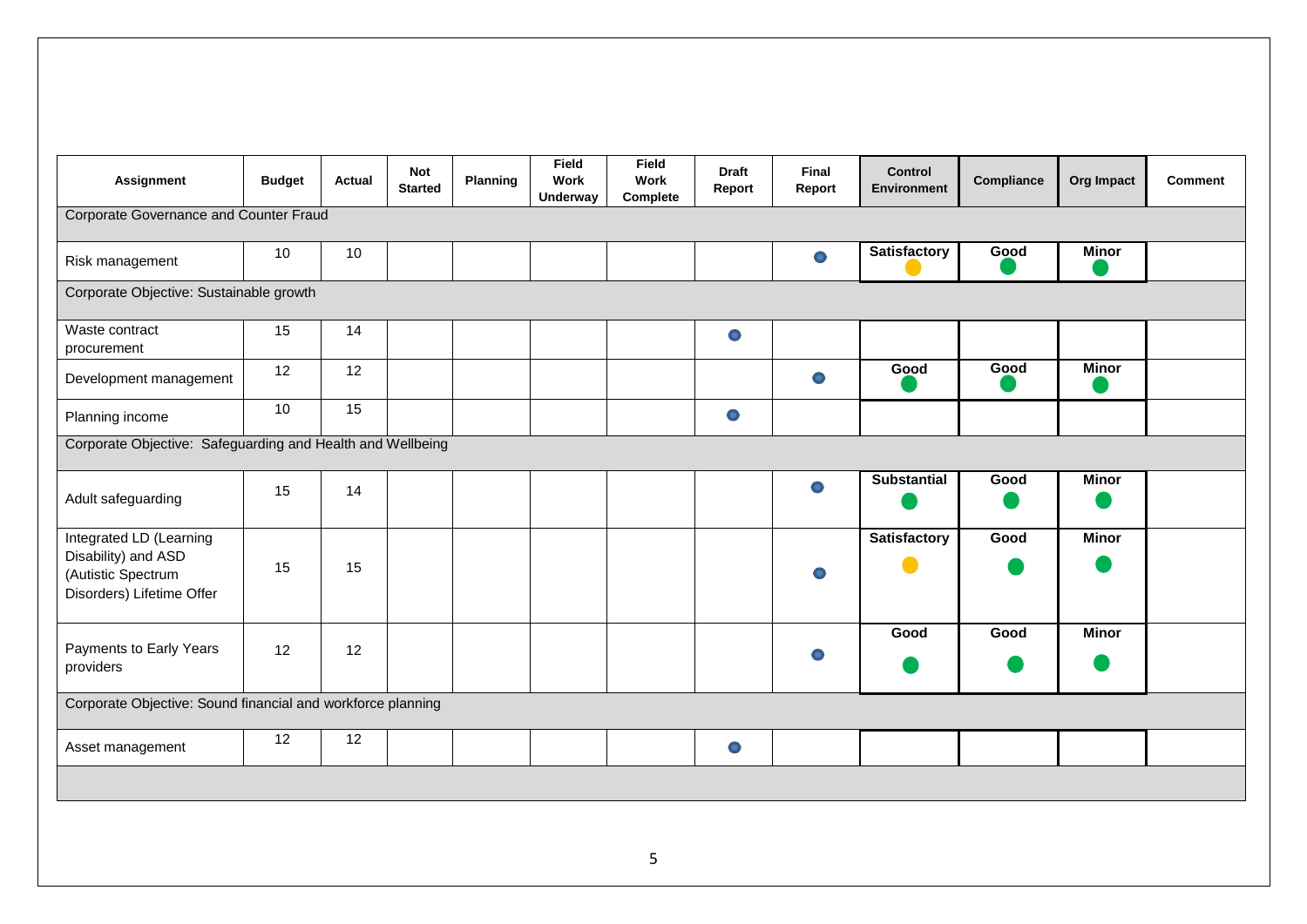| <b>Assignment</b>                                                                                           | <b>Budget</b> | <b>Actual</b> | <b>Not</b><br><b>Started</b> | <b>Planning</b> | <b>Field</b><br>Work<br>Underway | Field<br><b>Work</b><br>Complete | <b>Draft</b><br>Report | Final<br>Report | <b>Control</b><br><b>Environment</b> | Compliance | Org Impact   | Comment |
|-------------------------------------------------------------------------------------------------------------|---------------|---------------|------------------------------|-----------------|----------------------------------|----------------------------------|------------------------|-----------------|--------------------------------------|------------|--------------|---------|
| Corporate Objective: Reaching our potential                                                                 |               |               |                              |                 |                                  |                                  |                        |                 |                                      |            |              |         |
| COVID-19 Recovery                                                                                           | 15            | 15            |                              |                 |                                  |                                  |                        |                 | <b>Substantial</b>                   | Good       | <b>Minor</b> |         |
| <b>Other Assurances</b>                                                                                     |               |               |                              |                 |                                  |                                  |                        |                 |                                      |            |              |         |
| <b>Grant Claims</b>                                                                                         | 40            | 38            |                              |                 |                                  |                                  |                        | $\bullet$       | N/A - certification                  |            |              |         |
| <b>Client Support (Committee</b><br>support, training, client<br>liaison, advice/assistance,<br>follow ups) | 35            | 32            |                              |                 |                                  |                                  |                        |                 |                                      |            |              |         |
| Contingency                                                                                                 | 30            | 19            |                              |                 |                                  |                                  |                        |                 |                                      |            |              |         |
| Internal Audit Management<br>& Development                                                                  | 35            | 28            |                              |                 |                                  |                                  |                        |                 |                                      |            |              |         |
| <b>TOTAL</b>                                                                                                | 360           | 332           |                              |                 |                                  |                                  |                        |                 |                                      |            |              |         |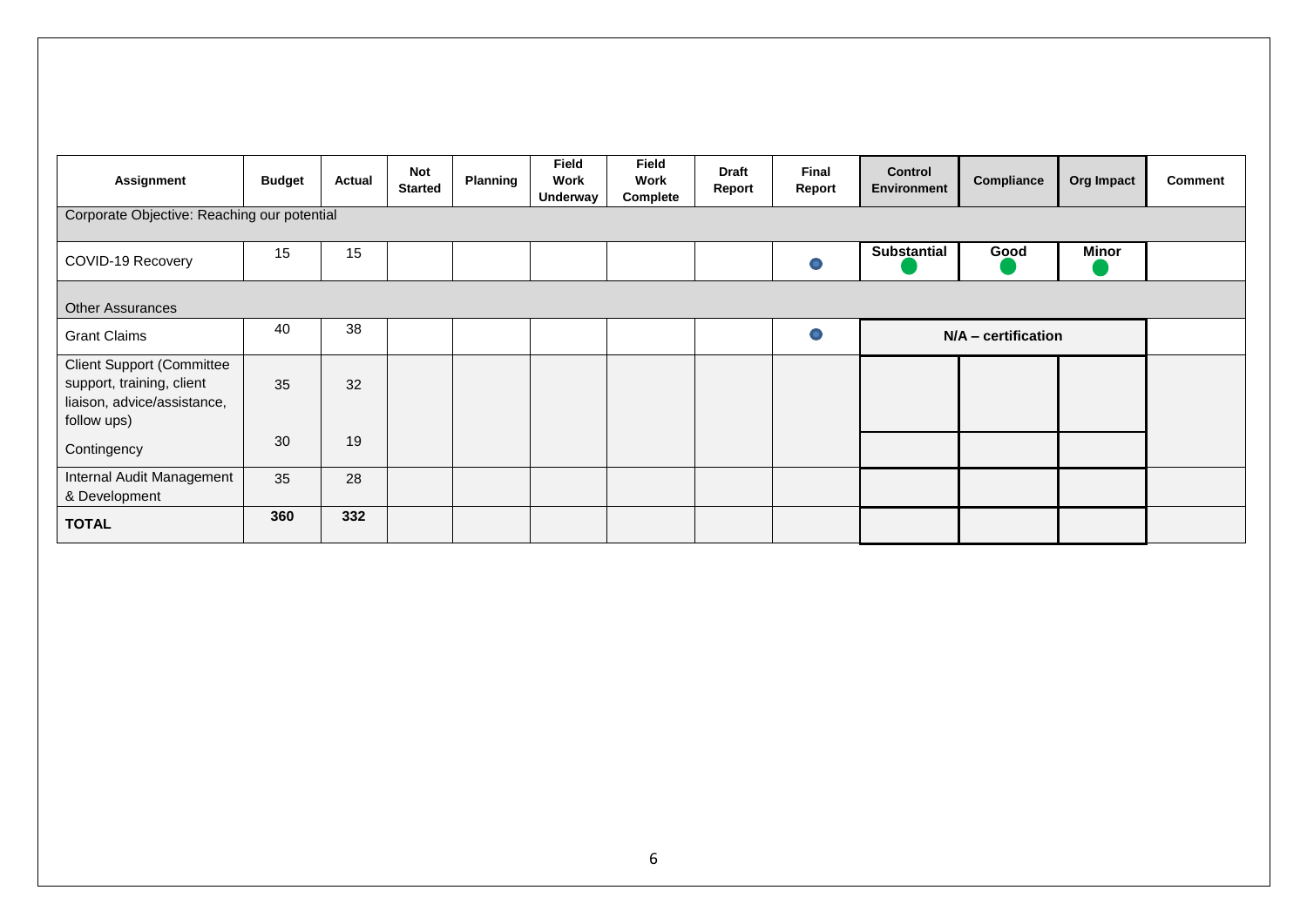#### **Notes**

At the completion of each assignment the Auditor will report on the level of assurance that can be taken from the work undertaken and the findings of that work. The table below provides an explanation of the various assurance statements that Members might expect to receive.

| <b>Compliance Assurances</b> |                                                                                                                    |                                                                                                                        |
|------------------------------|--------------------------------------------------------------------------------------------------------------------|------------------------------------------------------------------------------------------------------------------------|
| Level                        | <b>Control environment assurance</b>                                                                               | <b>Compliance assurance</b>                                                                                            |
| <b>Substantial</b>           | There are minimal control weaknesses that present very low<br>risk to the control environment.                     | The control environment has substantially operated as<br>intended and no, or only minor, errors have been<br>detected. |
| Good                         | There are minor control weaknesses that present low risk to<br>the control environment.                            | The control environment has largely operated<br>as<br>intended although some errors have been detected.                |
| Satisfactory <b>C</b>        | There are some control weaknesses that present a medium<br>risk to the control environment.                        | The control environment has mainly operated as intended<br>although errors have been detected.                         |
| Limited                      | There are significant control weaknesses that present a high<br>risk to the control environment.                   | The control environment has not operated as intended.<br>Significant errors have been detected.                        |
| <b>No</b>                    | There are fundamental control weaknesses that present an<br>unacceptable level of risk to the control environment. | The control environment has fundamentally broken down<br>and is open to significant error or abuse.                    |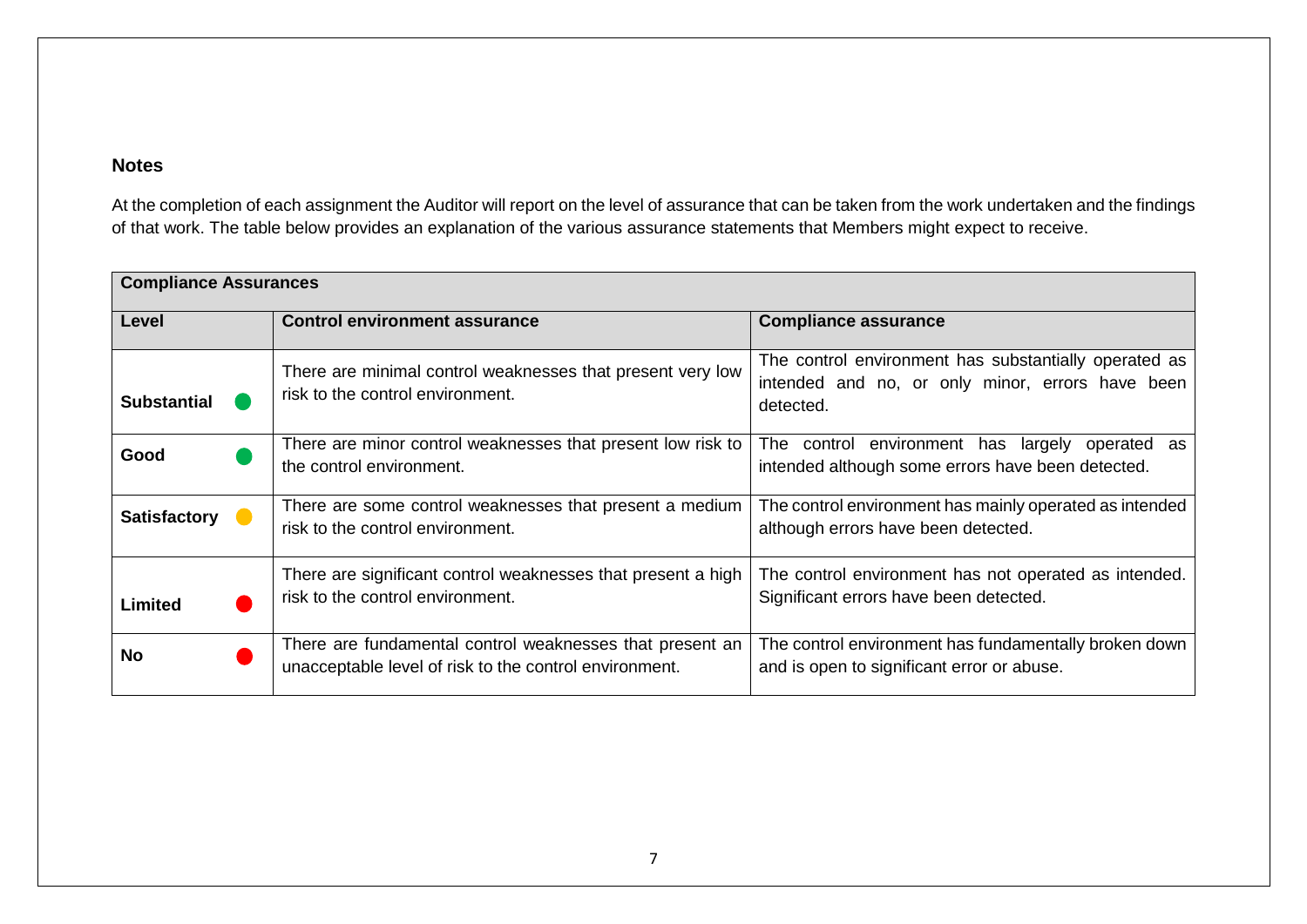| <b>Organisational Impact</b> |                                                                                                                                                                                        |
|------------------------------|----------------------------------------------------------------------------------------------------------------------------------------------------------------------------------------|
| Level                        | <b>Definition</b>                                                                                                                                                                      |
| <b>Major</b>                 | The weaknesses identified during the review have left the Council open to significant risk. If the risk materialises it<br>would have a major impact upon the organisation as a whole. |
| <b>Moderate</b>              | The weaknesses identified during the review have left the Council open to medium risk. If the risk materialises it<br>would have a moderate impact upon the organisation as a whole.   |
| <b>Minor</b>                 | The weaknesses identified during the review have left the Council open to low risk. This could have a minor impact<br>on the organisation as a whole.                                  |

#### **Category of Recommendations**

The Auditor prioritises recommendations to give management an indication of their importance and how urgent it is that they be implemented. By implementing recommendations made managers can mitigate risks to the achievement of service objectives for the area(s) covered by the assignment.

| <b>Priority</b> | <b>Impact &amp; Timescale</b>                                                                    |
|-----------------|--------------------------------------------------------------------------------------------------|
| High            | Action is imperative to ensure that the objectives for the area under review<br>are met.         |
| <b>Medium</b>   | Requires actions to avoid exposure to significant risks in achieving objectives<br>for the area. |
| Low             | Action recommended to enhance control or improve operational efficiency.                         |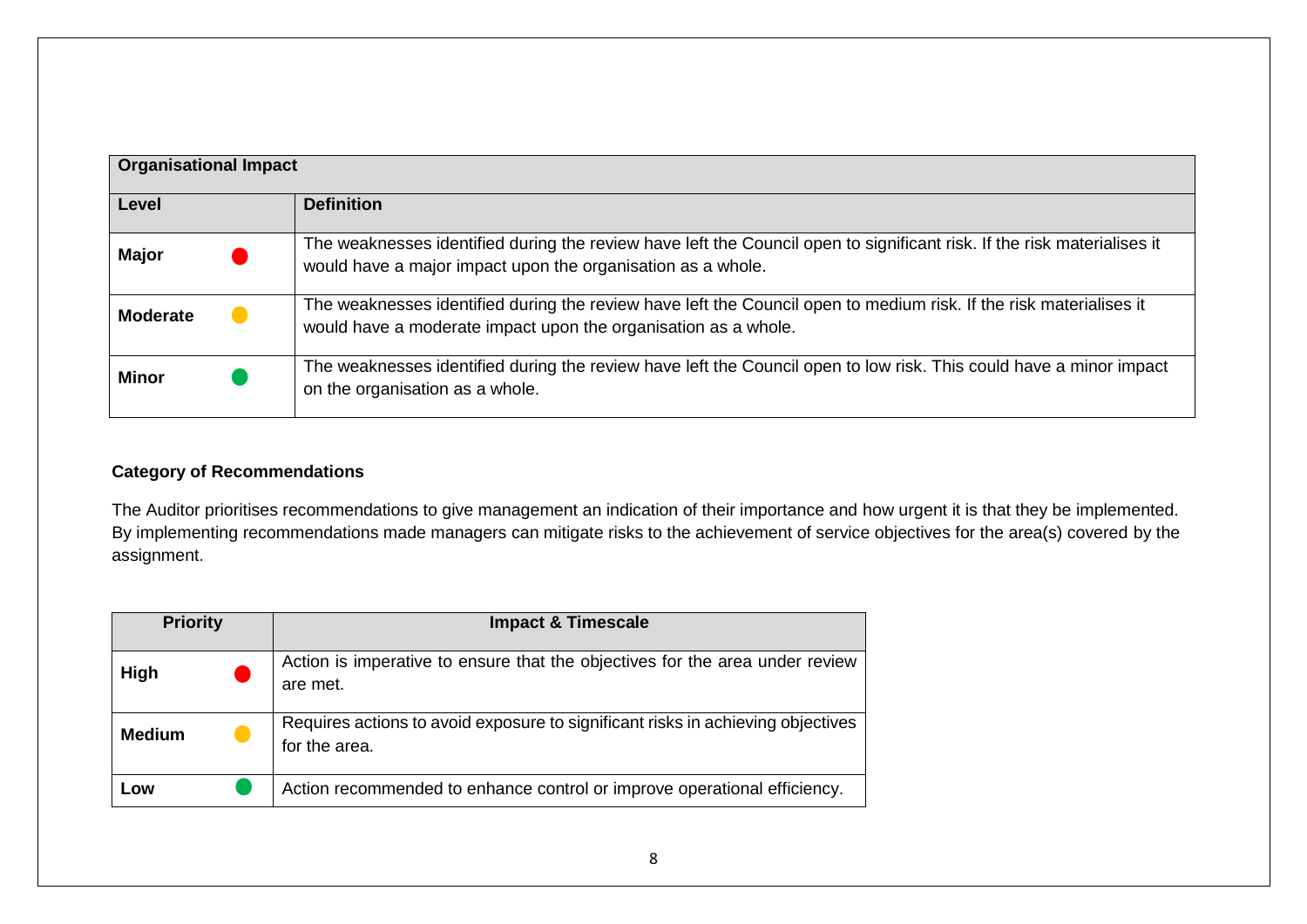## *Appendix B: Implementation of Audit Recommendations*

|                                                                | <b>High priority</b><br>recommendations |            | <b>Medium priority</b><br>recommendations |            | Low priority<br>recommendations |            | <b>Total</b>   |            |
|----------------------------------------------------------------|-----------------------------------------|------------|-------------------------------------------|------------|---------------------------------|------------|----------------|------------|
|                                                                | <b>Number</b>                           | % of total | <b>Number</b>                             | % of total | <b>Number</b>                   | % of total | <b>Number</b>  | % of total |
| Actions due and<br>implemented since last<br>Committee meeting |                                         |            |                                           | 100%       |                                 | 17%        | $\overline{2}$ | 29%        |
| Actions due within last 3<br>months, but not<br>implemented    |                                         |            |                                           |            |                                 |            |                |            |
| Actions due over 3 months<br>ago, but not implemented          |                                         |            |                                           |            | 5                               | 83%        | 5              | 71%        |
| <b>Totals</b>                                                  |                                         |            |                                           | 100%       | 6                               | 100%       |                | 100%       |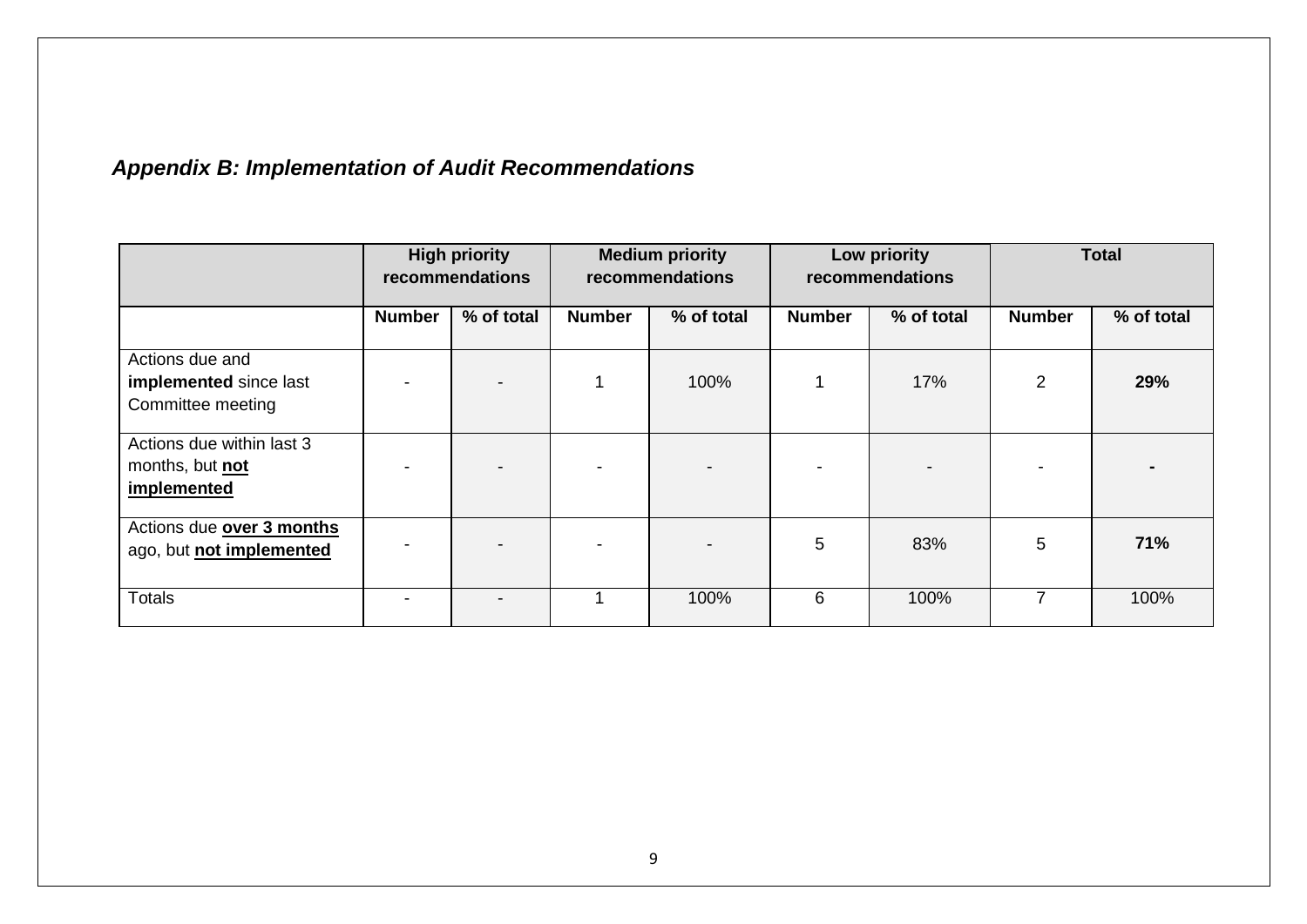### *Appendix C: Customer Satisfaction*

At the completion of each assignment, the Auditor issues a Customer Satisfaction Questionnaire (CSQ) to each client with whom there was a significant engagement during the assignment. The Head of Service and the Line Manager receive a CSQ for all assignments within their areas of responsibility. The standard CSQ asks for the client's opinion of four key aspects of the assignment. The seven responses received during the year to date are set out below.

| <b>Aspects of Audit Assignments</b>     | N/A | Outstanding | Good | <b>Satisfactory</b> | Poor |
|-----------------------------------------|-----|-------------|------|---------------------|------|
| Design of Assignment                    |     |             |      |                     |      |
| <b>Communication during Assignments</b> |     |             |      |                     |      |
| <b>Quality of Reporting</b>             |     |             |      |                     |      |
| <b>Quality of Recommendations</b>       |     |             |      |                     |      |
| Total                                   |     |             | 18   |                     |      |